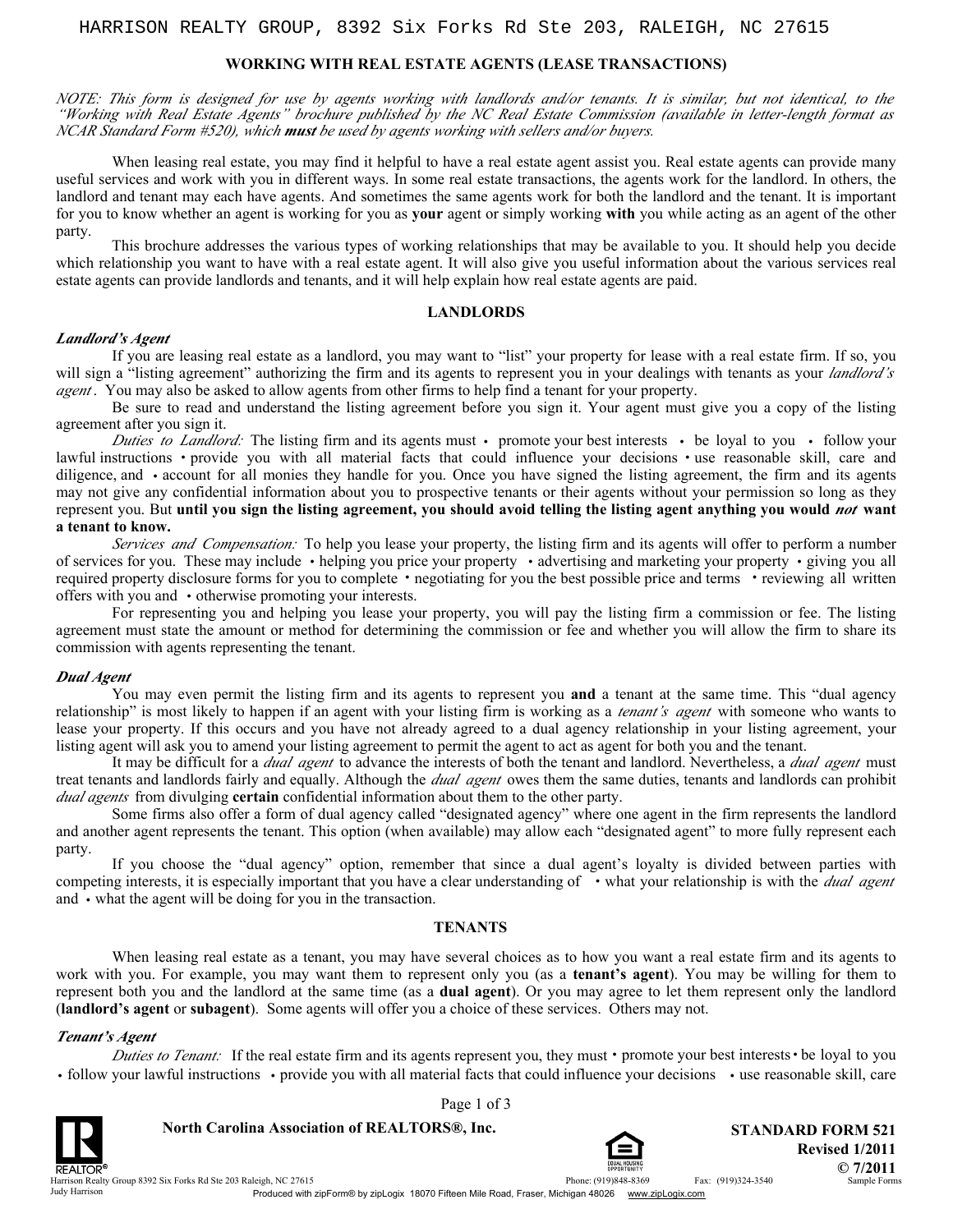its agents to be your *tenant's agent* , they may not give any confidential information about you to landlords or their agents without your permission so long as they represent you. But **until you make this agreement with your tenant's agent, you should avoid telling the agent anything you would** *not* **want a landlord to know.** and diligence, and **·** account for all monies they handle for you. Once you have agreed (either orally or in writing) for the firm and

*Unwritten Agreements:* To make sure that you and the real estate firm have a clear understanding of what your relationship will be and what the firm will do for you, you may want to have a written agreement. However, some firms may be willing to represent you and assist you for a time as a *tenant's agent* without a written agreement. But if you decide to make an offer to lease a particular property, the agent must obtain a written agency agreement before writing the offer. If you do not sign it, the agent can no longer represent and assist you and is no longer required to keep information about you confidential.

Be sure to read and understand the agency agreement before you sign it. Once you sign it, the agent must give you a copy of it.

*Services and Compensation:* A *tenant's agent* will perform a number of services for you. These may include helping you **·**find a suitable property **·** arrange financing **·**learn more about the property **·** prepare and submit a written offer to the landlord and **·** otherwise promote your best interests. A *tenant's agent* can be compensated in different ways. For example, you can pay the agent out of your own pocket. Or the agent may seek compensation from the landlord or listing agent first, but require you to pay if the listing agent refuses. Whatever the case, be sure your compensation arrangement with your *tenant's agent* is spelled out in a tenant agency agreement before you make an offer to purchase property and that you carefully read and understand the compensation provision.

### *Dual Agent*

You may permit an agent or firm to represent you **and** the landlord at the same time. This "dual agency relationship" is most likely to happen if you become interested in a property listed with your *tenant's agent* or the agent's firm. If this occurs and you have not already agreed to a dual agency relationship in your tenant agency agreement, your *tenant's agent* will ask you to amend the tenant agency agreement or sign a separate agreement or document permitting him or her to act as agent for both you and the landlord. It may be difficult for a *dual agent* to advance the interests of both the tenant and landlord. Nevertheless, a *dual agent* must treat tenants and landlords fairly and equally. Although the *dual agent* owes them the same duties, tenants and landlords can prohibit *dual agents* from divulging **certain** confidential information about them to the other party.

Some firms also offer a form of dual agency called "designated agency" where one agent in the firm represents the landlord and another agent represents the tenant. This option (when available) may allow each "designated agent" to more fully represent each party.

If you choose the "dual agency" option, remember that since a *dual agent's* loyalty is divided between parties with competing interests, it is especially important that you have a clear understanding of **·** what your relationship is with the *dual agent* and **·** what the agent will be doing for you in the transaction. This can best be accomplished by putting the agreement in writing at the earliest possible time.

### *Lamdlord's Agent Working With a Tenant*

If the real estate agent or firm that you contact does not offer *tenant agency* or you do not want them to act as your *tenant's agent* , you can still work with the firm and its agents. However, they will be acting as the *landlord's agent* (or "subagent"). The agent can still help you find and lease property and provide many of the same services as a *tenant's agent* . The agent must be fair with you and provide you with any "material facts" (such as a leaky roof) about properties.

But remember, the agent represents the landlord – not you – and therefore must try to obtain for the landlord the best possible price and terms for the landlord's property. Furthermore, a *landlord's agent* is required to give the landlord any information about you (even personal, financial or confidential information) that would help the landlord in the lease of his or her property. Agents must tell you *in writing* if they are *landlords' agents* before you say anything that can help the landlord. But **until you are sure that an agent is not a** *landlord's agent* **, you should avoid saying anything you do** *not* **want a landlord to know.**

*Landlords' agents* are compensated by the landlords.

*Date*

Firm Name *Agent Name and License Number Agent Name and License Number* **Harrison Realty Group Judy Harrison 240517**

# *Disclosure of Landlord Subagency*

 $\bar{\textbf{A}}$  When showing you property and assisting you in leasing a property, the above agent and firm will represent the **LANDLORD**. *For more information, see "Landlord's Agent Working with a Tenant" in the brochure.*

*Agent's Initials Acknowledging Disclosure:*

*JH*

Page 2 of 3 **STANDARD FORM 521 Revised 1/2011 © 7/2011** Sample Forms